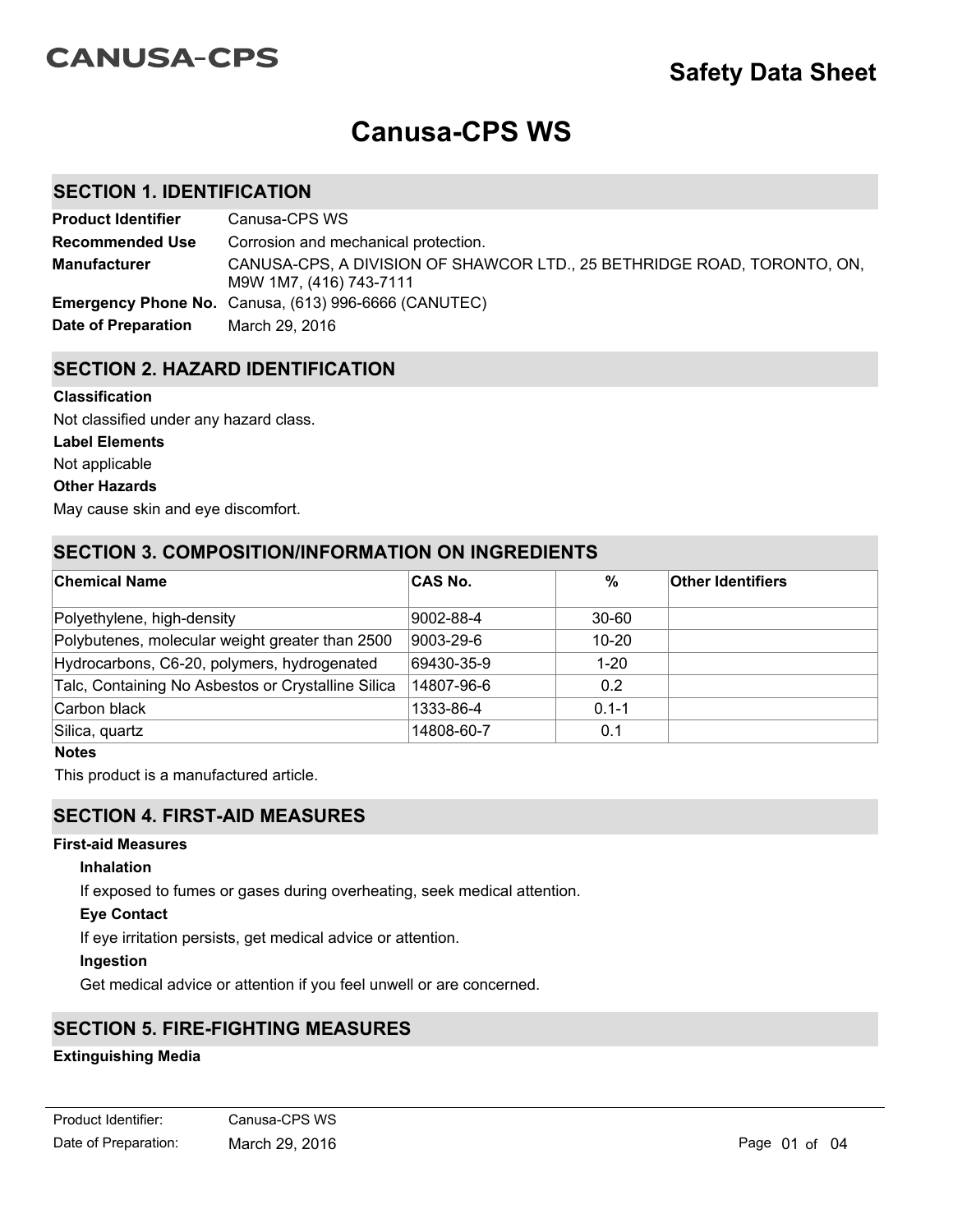#### **Suitable Extinguishing Media**

Water spray; dry chemical; carbon dioxide; foam.

#### **Specific Hazards Arising from the Product**

When heated to decomposition, burns and emits flames with an acrid odour.

### **Special Protective Equipment and Precautions for Fire-fighters**

Use self-contained breathing apparatus during firefighting.

# **SECTION 6. ACCIDENTAL RELEASE MEASURES**

**Environmental Precautions**

Not applicable.

## **Methods and Materials for Containment and Cleaning Up**

Dispose of in compliance with applicable legislation.

# **SECTION 7. HANDLING AND STORAGE**

## **Precautions for Safe Handling**

Avoid overheating. Do not breathe fumes produced during overheating or burning. Keep the product clean, prevent contamination.

## **Conditions for Safe Storage**

Cool, dry environment.

# **SECTION 8. EXPOSURE CONTROLS/PERSONAL PROTECTION**

#### **Control Parameters**

Not available.

This product is a manufactured article.

#### **Appropriate Engineering Controls**

General ventilation is usually adequate. Use local exhaust ventilation, if general ventilation is not adequate to control amount in the air.

#### **Individual Protection Measures**

#### **Eye/Face Protection**

Safety goggles recommended during flame heating.

#### **Skin Protection**

Long sleeves and pants.

#### **Respiratory Protection**

Not normally required if product is used as directed. Use a NIOSH approved respirator with organic vapour cartridges when in a confined or restricted area or if ventilation is not adequate.

## **SECTION 9. PHYSICAL AND CHEMICAL PROPERTIES**

Appearance **Black. Other Physical Property 1** Adhesive coated plastic **Basic Physical and Chemical Properties Physical State** Solid **Other Information**

## **SECTION 10. STABILITY AND REACTIVITY**

Decomposes at elevated temperatures. Avoid strong oxidizers.

#### **Reactivity**

Not applicable.

**Possibility of Hazardous Reactions**

Date of Preparation: March 29, 2016 **Page 02 of 04** Page 02 of 04 Product Identifier: Canusa-CPS WS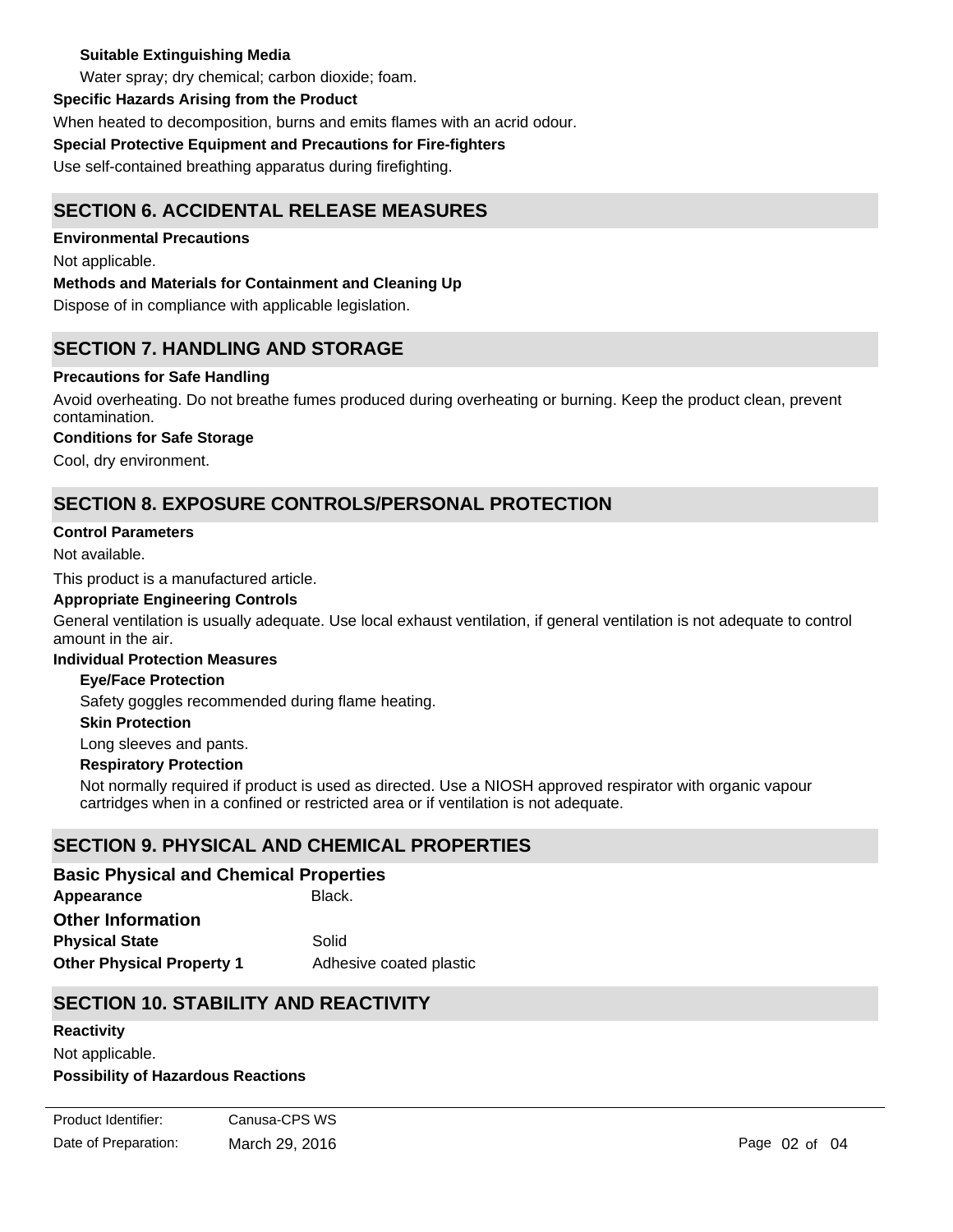# **SECTION 11. TOXICOLOGICAL INFORMATION**

**Acute Toxicity** This product is a manufactured article. All components are completely encased in the product.

| ∣Chemical Name             | <b>LC50</b>                                   | $ LD50$ (oral)       | LD50 (dermal) |
|----------------------------|-----------------------------------------------|----------------------|---------------|
| Polyethylene, high-density |                                               | $>$ 2000 mg/kg (rat) |               |
| Carbon black               | 6750 mg/m3 (4-hour<br>$\ket{\text{exposure}}$ |                      |               |

#### **Skin Corrosion/Irritation**

#### May cause irritation.

#### **Carcinogenicity**

| <b>Chemical Name</b>                                          | <b>IARC</b> | <b>ACGIH®</b>  | <b>INTP</b>       | <b>OSHA</b> |
|---------------------------------------------------------------|-------------|----------------|-------------------|-------------|
| Polyethylene, high-density                                    | Not Listed  | Not Listed     | Not Listed        | Not Listed  |
| Talc, Containing No Asbestos Group 1<br>or Crystalline Silica |             | IA1            | Not Listed        | Not Listed  |
| Carbon black                                                  | Group 2B    | lA3            | Not Listed        | Not Listed  |
| Polybutenes, molecular<br>weight greater than 2500            | Not Listed  | Not designated | Not Listed        | Not Listed  |
| Hydrocarbons, C6-20,<br>polymers, hydrogenated                | Not Listed  | Not designated | <b>Not Listed</b> | Not Listed  |
| Silica, quartz                                                | Group 1     | A2             | Known carcinogen  | Not Listed  |

## **SECTION 12. ECOLOGICAL INFORMATION**

#### **Ecotoxicity**

#### **Acute Aquatic Toxicity**

| <b>Chemical Name</b>                                     | ∣LC50 Fish∶                | <b>IEC50 Crustacea</b> | <b>ErC50 Aquatic</b><br>Plants | ErC50 Algae |
|----------------------------------------------------------|----------------------------|------------------------|--------------------------------|-------------|
| Talc, Containing No<br>Asbestos or Crystalline<br>Silica | 1000 mg/L<br>(semi-static) |                        |                                |             |

## **SECTION 13. DISPOSAL CONSIDERATIONS**

#### **Disposal Methods**

Dispose of in compliance with all federal, state, provincial, municipal and local legislation.

## **SECTION 14. TRANSPORT INFORMATION**

This section is not required by WHMIS 2015. This section is not required by OSHA HCS 2012. Not regulated under Canadian TDG regulations. Not regulated under US DOT Regulations. Not regulated under IATA Regulations.

**Special Precautions** Not applicable

#### **Transport in Bulk According to Annex II of MARPOL 73/78 and the IBC Code**

Not applicable

## **SECTION 15. REGULATORY INFORMATION**